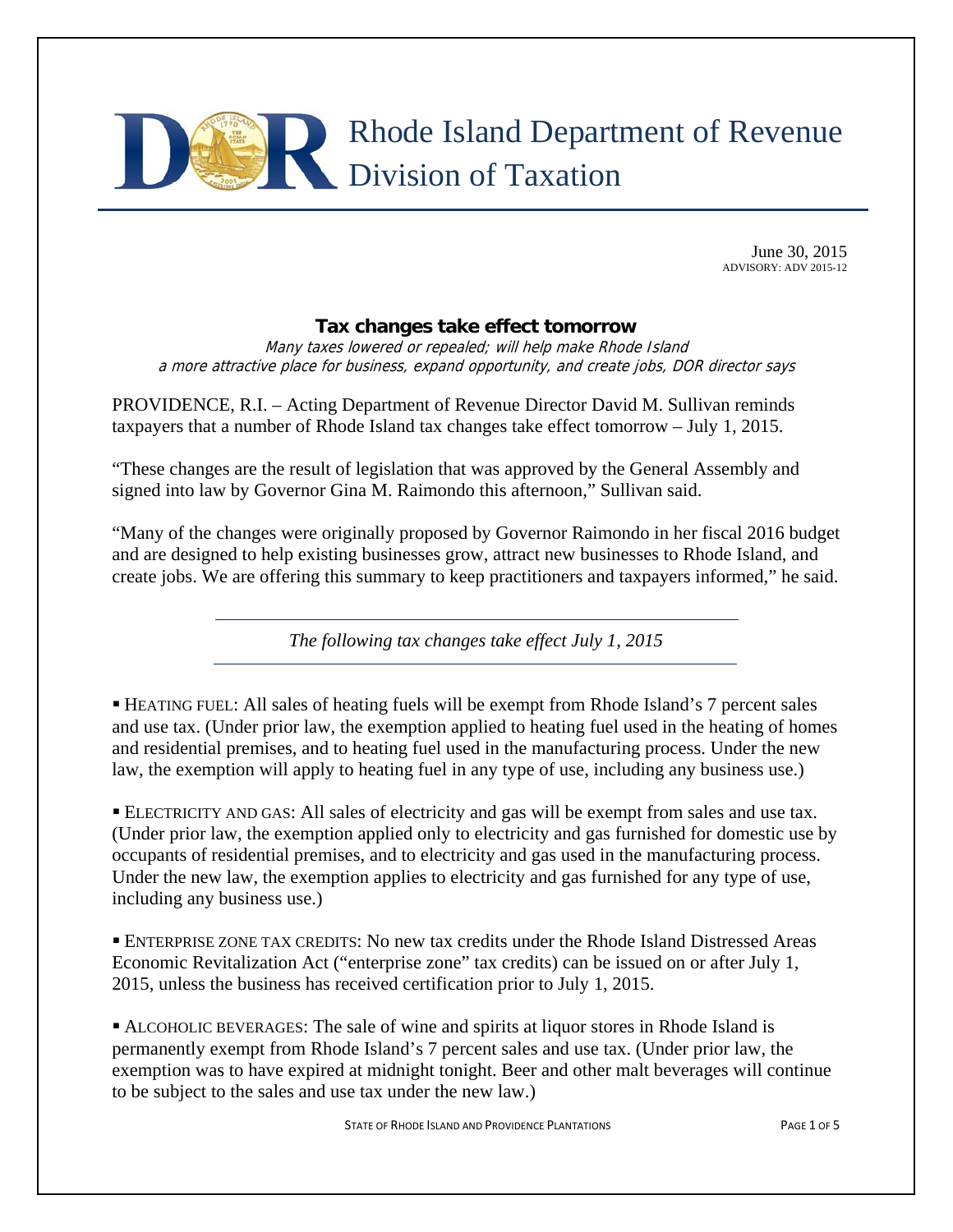WHOLESALE TAX: Excise taxes on a number of categories of alcoholic beverages will stay at their current level. Among the categories affected are malt beverages (including beer), a number of still wines, and spirits such as whiskey, gin, rum, and brandy containing alcohol measuring more than 30 proof. (The current tax rates were to have expired at midnight tonight.)

 MANAGED AUDITS: The Tax Administrator may enter into a written agreement with a taxpayer authorizing the taxpayer to conduct a managed audit – sometimes called a self-audit – regarding Rhode Island sales and use tax obligations. (The Tax Division is in the early stages of preparing guidelines for the program.)

 TAX CREDITS AND INCENTIVES: The new law creates a package of tax credits and other incentives that are intended to spur job creation. Among the highlights:

 $\forall$  The "Rebuild Rhode Island Tax Credit" program is intended to encourage the development of commercial projects. In general, the maximum tax credit will be 20 percent of a project's cost, although – under certain circumstances – an applicant can be eligible for an additional tax credits of up to 10 percent of the project cost. The maximum credit will be \$15 million per project.

 $\beta$  A tax increment financing (TIF) program is established to stimulate business development; retain and attract business and industry; create jobs; help with business, commercial, and industrial real estate development; and generate revenue. Under the program, the Division of Taxation will pay to a developer the incremental state revenues directly realized from projects or businesses operating in a qualifying TIF area.

 $\overline{z}$  The "Stay Invested in RI Wavemaker Fellowship" program is established to expand employment opportunities in the state and to retain talented individuals in the state by providing tax credits related to education loan repayment expenses to applicants who meet eligibility requirements, according to the legislation. Tax credits may reach as high as \$1,000 for an associate's degree holder, \$4,000 for a bachelor's degree holder, and \$6,000 for a graduate degree holder.

 $\overline{z}$  The "Anchor Institution Tax Credit" program is established to attract businesses to locate in Rhode Island and to give existing Rhode Island businesses an incentive to encourage businesses in their supply chain, service providers, or customers to relocate to Rhode Island.

 $\upmu$  The "New Qualified Jobs Incentive" program generally provides a qualifying business with a tax credit whose base amount is up to \$2,500 a year for each new full-time job, although the credit can rise to \$7,500 a year if the business meets certain criteria.

 $\uplus$  The new also law requires that certain new tax credit/incentive programs be included in the state's systematic and comprehensive analysis of economic development tax incentives as spelled out in statute.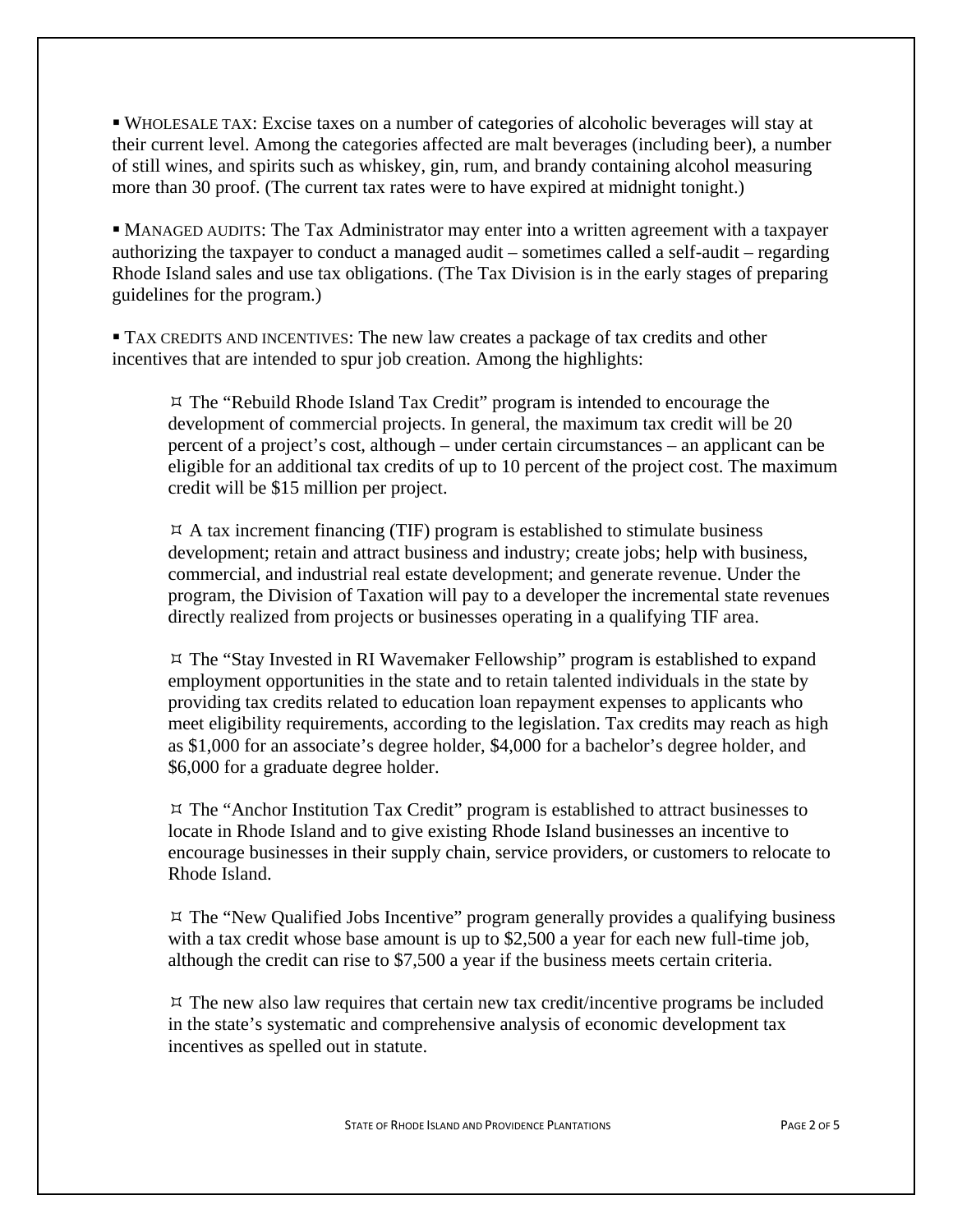JOBS DEVELOPMENT ACT: The corporate tax rate reduction program, known as the Jobs Development Act (Rhode Island General Laws Chapter 42-64.5), is discontinued effective July 1, 2015. However, any company that has qualified for a rate reduction under the Jobs Development Act program prior to July 1, 2015, will be entitled to maintain the rate reduction that was in effect as of June 30, 2015 (no additional rate reduction will be permitted).

 SHORT-TERM VACATION RENTALS: Someone who rents out an entire house, an entire beach cottage, an entire condominium, an entire apartment, or other such accommodation, for a period of 30 days or less must register with the Division of Taxation for a sales permit and pay the required annual \$10 fee; charge the 7 percent sales tax and 1 percent local hotel tax, for a total of 8 percent, on the transaction; and send the tax collected to the Rhode Island Division of Taxation. The following exception applies only for 2015: If one rents out an accommodation as described above, but a written contract for the rental is signed before July 1, 2015, the tax provisions do not apply for occupancy in 2015 – no matter when the tenants paid or will pay for the rental.

 SHORT-TERM ROOM RENTALS: Someone who rents out a room for 30 days or less must register for a sales permit with the Division of Taxation and pay the required annual \$10 fee; charge the 7 percent sales tax, the 5 percent statewide hotel tax, and the 1 percent local hotel tax on the transaction, for a total of 13 percent; and send the tax that is collected to the Division of Taxation. The following exception applies only for 2015: If you rent out a room as described above, but you and the tenant signed a written contract for the rental before July 1, 2015, the tax provisions do not apply. No sales or hotel tax applies on that transaction – no matter when the tenants paid or will pay you for the rental.

• ROOM RESELLERS: Online companies that facilitate the rental of hotel rooms and the like – companies that are sometimes called room resellers – must register with the Division of Taxation for a sales tax permit and pay the required annual \$10 fee; charge and collect the 7 percent Rhode Island sales and use tax, the 5 percent statewide hotel tax, and the 1 percent local hotel tax, for a total of 13 percent, on each transaction; and remit the taxes to the Division of Taxation. The room reseller may, in effect, claim a credit for the amount it was charged by the hotel in Rhode Island sales and use tax, statewide hotel tax, and local hotel tax.

 REAL ESTATE CONVEYANCE TAX: The new law extends the real estate conveyance tax to the transfer of a controlling interest in a limited liability company (LLC) or other entity that owns real estate in Rhode Island. For example, an LLC which owns real estate in Rhode Island is owned 75 percent by A and 25 percent by B. If A sells to C the 75 percent interest in the LLC, the conveyance tax applies. (The conveyance tax did not apply in this example under the old law.) In general, the real estate conveyance tax applies when real estate changes hands. The tax is \$2.30 for each \$500 (or fractional part thereof) which is paid for the purchase of real estate.

 *The budget bill signed into law today includes other tax provisions which will take effect at a later date. For example, the 25-cent increase in the cigarette tax takes effect on August 1, 2015, and the modification for taxable Social Security benefits takes effect for tax years beginning on or after January 1, 2016.*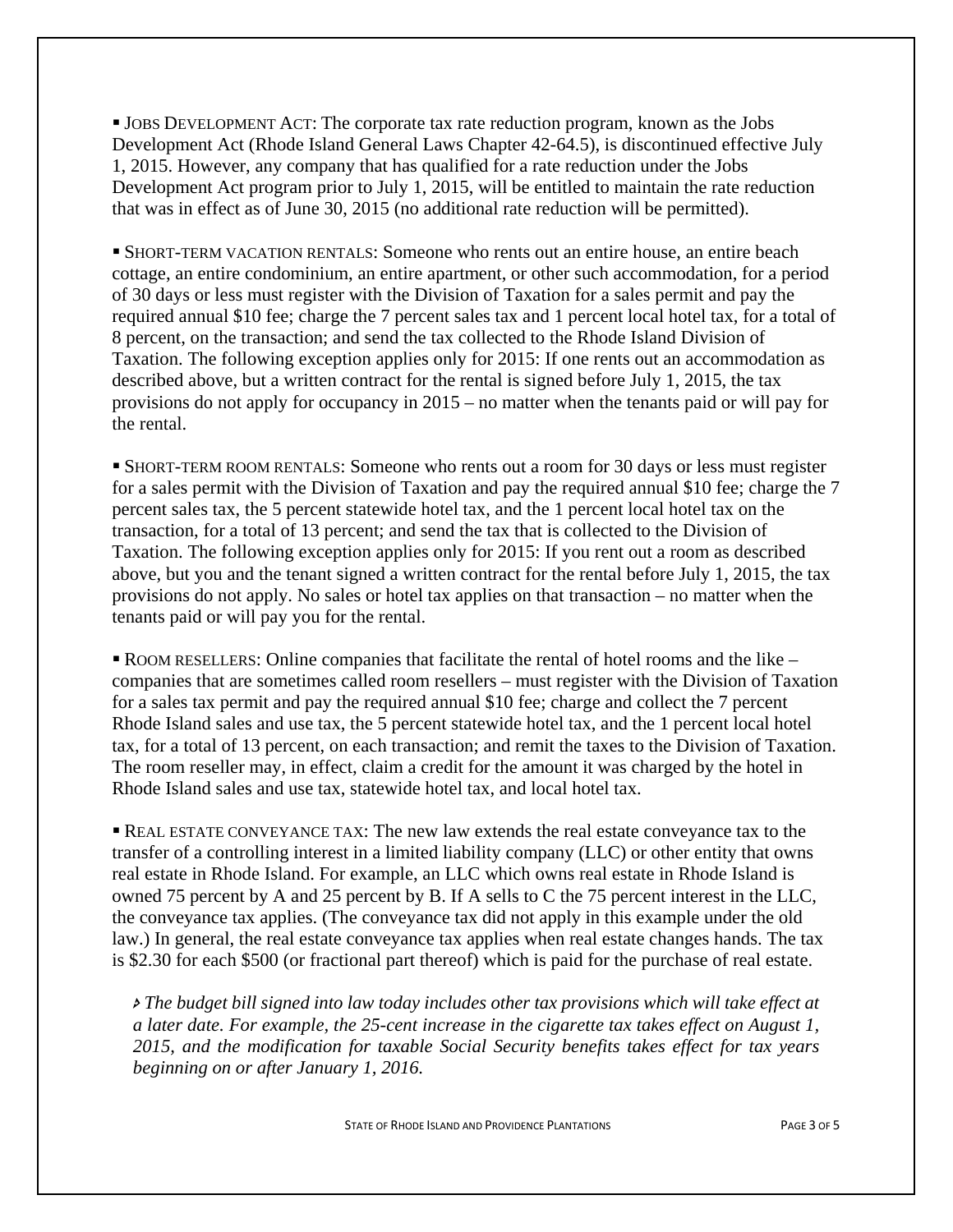#### **Gasoline tax increase**

The gasoline tax, currently 32 cents a gallon, will increase by one cent tomorrow, to 33 cents a gallon. The increase is due to an inflation-indexing formula that was contained in legislation enacted on June 19, 2014.

The mandatory inflation adjustment for gasoline applies only to the 32-cent Rhode Island excise tax; it does not apply to the 1-cent Rhode Island environmental protection regulatory fee or to the 18.4-cent federal excise tax.

The one-cent increase in the gasoline tax that takes effect tomorrow, July 1, 2015, also applies to diesel and other taxable motor fuels that meet the definition of "fuels" under Rhode Island General Laws § 31-36-1(4). The adjustment must be rounded to the nearest one cent increment. (Click here for more details on the gasoline tax increase.)

## **Tax Division hours**

The Division of Taxation announces its hours involving this year's Fourth of July holiday. "Practitioners and taxpayers who need to get in touch with us should keep in mind our hours during the holiday period," Sullivan said. Please see the listing below.

| Rhode Island Division of Taxation: Holiday schedule                            |        |
|--------------------------------------------------------------------------------|--------|
| Friday, July 3                                                                 | Open   |
| Saturday, July 4                                                               | Closed |
| Sunday, July 5                                                                 | Closed |
| Monday, July 6                                                                 | Closed |
| Tuesday, July 7                                                                | Open   |
| The agency's regular operating hours are 8:30 a.m. to 3:30 p.m. business days. |        |

## **Seminars about new tax on short-term residential rentals**

The Division of Taxation has launched a series of outreach seminars to explain the new law dealing with the taxation of short-term residential rentals, including vacation homes, beach cottages, and online room rentals.

As a result of the legislation, owners of short-term residential rentals – such as houses, cottages, condominiums, apartments, and rooms – will have to register with the Division of Taxation to obtain a sales tax permit, charge and collect tax on rentals, remit the tax to the Division of Taxation, and file sales tax and hotel tax returns and payments with the Division of Taxation.